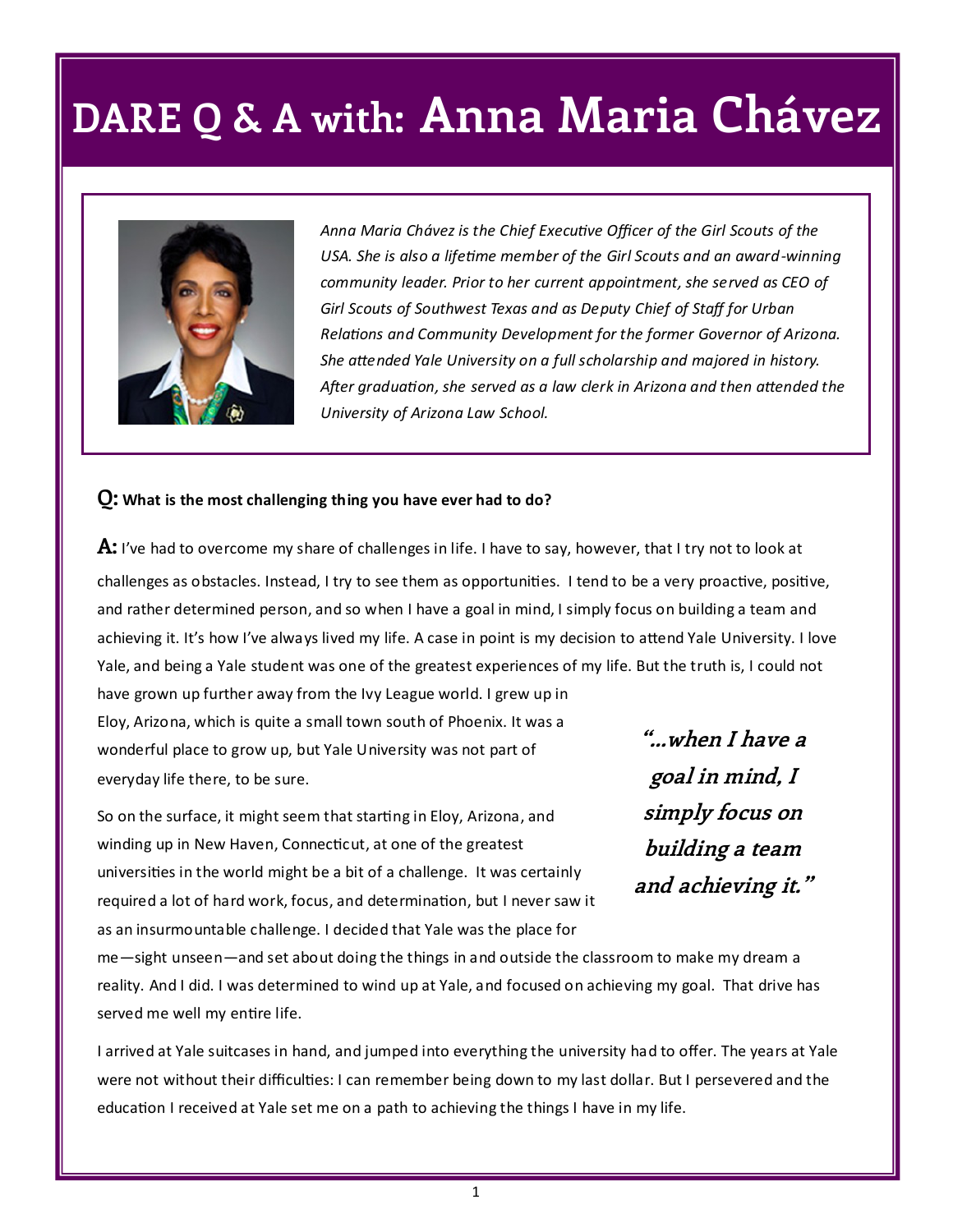## **DARE Q & A with: Anna Maria Chávez**

### **Q: Where did you get the courage and confidence to do it?**

**A:** That determination and confidence comes from my family. I am blessed to have remarkable parents and my mother, who was an elected official in Arizona, was a great role model for me. I was also very close to my grandmother, who instilled in me a sense of determination, a belief that all of us have an imaginary train track inside of us, and our job in life is to stay on that track until we arrive at our destiny, no matter what it takes. Throughout life, you'll encounter people and events that will try to knock you off, but you have to fight with every fiber of your being to stay on that track if you want your dreams to come true. It's something I've held onto throughout my life.

**"...if you aren't making mistakes, you aren't innovating."**

## **Q: What is the biggest mistake you have ever made? What did you learn and how did you recover?**

**A:** One of my biggest leadership lessons that I like to pass on, is that if you aren't making mistakes, you aren't innovating. Like everyone else, I have made many mistakes. However, they have all been learning experiences. I'm not sure there is any "big" mistake I can relate. I am such a big believer

in learning from each and every experience in one's life—mistakes and successes alike. Mistakes or failures are going to happen in anyone's life, the key is to use them to propel you forward.

## **Q: If you had a young woman you cared deeply about entering the workforce today, what single piece of advice would you have for her?**

**A:** I actually have a few million young women about whom I care deeply. I often tell people I have the best job in the world because every day I get to go to work for girls and their future. I tell girls as often as I can to dream big. You can't get there if you can't envision it. So I tell girls to dream big and be fearless. Don't settle in life. We live in an incredible country with every conceivable opportunity. So set your sights on big things and then don't be afraid to pursue those big dreams.

#### **Q: How did you make the leap from middle to senior management?**

**A:** My career progression has been one of seeking more opportunity and responsibility. Certainly, my education is the foundation. Yale gave me such a wonderful base for understanding how the world works and law school was essential to everything I've done. Without those two components, I don't know that I could have advanced in my career and had some of the wonderful opportunities I have had. ( *cont.*)